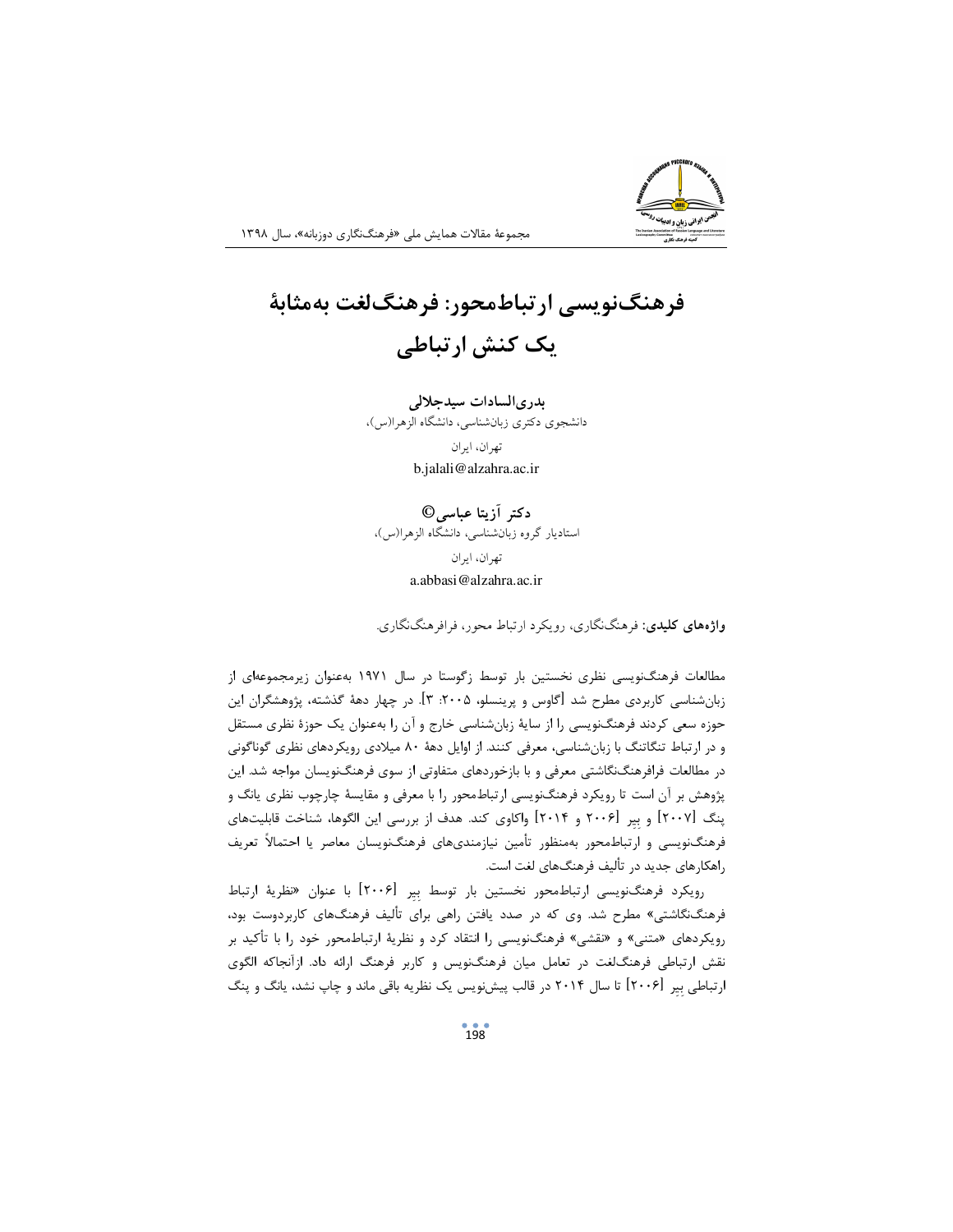[۲۰۰۷] «بهصورت مستقل» ابیر، ۲۰۰۱۴. ۳۹] رویکرد ارتباطمحور خود در تألیف فرهنگهای دوزبانه را در کتابی به همین نام پیشنهاد دادند.

بیر ۲۰۰۶| و ۲۰۱۴] ارتباط فرهنگنگاشتی را نوعی فرآیند می|نگارد که اجزای مختلف آن در ارتباطی تنگاتنگ، چرخهٔ فرهنگنویسی را به حرکت درمیآورد. شکل ۱ الگوی ارتباط فرهنگنگاشتی بیر ۲۰۰۶ و ۲۰۱۴ را نشان میدهد.



شکل ۱– الگوی ارتباط فرهنگنگاشتی (بیر، ۲۰۱۴: ۳۹)

دو جزو اصلی در الگوی بیر عبارتاند از فرآیند فرهنگنگاشتی و موقعیت کاربر. پیام فرهنگنگاشتی و ظرف آن (فرهنگ|فت) بهعنوان بستر ارتباط فرهنگنگاشتی از همپوشانی این دو جزو حاصل میشود. سایر اجزا، مانند منبع، فرهنگنویس، کاربر هدف و موقعیت کاربرد با هر یک از این دو جزو اصلی در ارتباط هستند. عليرغم آنكه هر يک از اين اجزا هويت جداگانه داشته و بهتنهايي قابل توصيف هستند، این الگو وابستگی متقابل آنها را نشان میدهد، بدین معنا که اگر هر جزئی در فرآیند غایب باشد، ارتباط فرهنگنگاشتی ناممکن خواهد بود. تنها جزئی که بر دو جزو اصلی احاطه دارد، «بافت» است [بیر، ۲۰۱۴: ۳۹]. بافت، معرف متغیرهایی است که به فرآیند ارتباط تعلق ندارند اما بر اجزای فرآیند اثر مىگذارد.

یانگ و پنگ ۲۰۰۷|: ۶–۱| پیش از معرفی الگوی خود، مجموعهتلاشهای نظری فرهنگنگاشتی تا آن زمان را در قالب دو رویکرد تقسیمٖبندی کردند: رویکرد سنتی: فرهنگالغت به مثابهٔ مرجع، رویکرد متني: فرهنگ-لغت به مثابهٔ متن. آنها در ادامه، الگوي پيشنهادي خود را بر پايهٔ نظريهٔ ارتباط كلامي رومن یاکوبسن و با وامگیری از کلیدواژههای نقشگرایی هلیدی با عنوان «رویکرد ارتباطمحور: فرهنگ لغت بەمثابهٔ كنش ارتباطى» ارائه دادند.

رویکرد فرهنگنویسی ارتباطمحور |یانگ و پنگ، ۲۰۰۷. ۱۰-۶| قصد دارد رابطهٔ میان خطاب کننده (مؤلف فرهنگلغت)، مخاطب (كاربر فرهنگ) و ارتباط آنها با بافت را مشخص كند. اين الگو براي توصیف بافت از کلیدواژههای نقشگرایی هلیدی یعنی زمینه (گستره)، عامل و شیوه بهره برده است.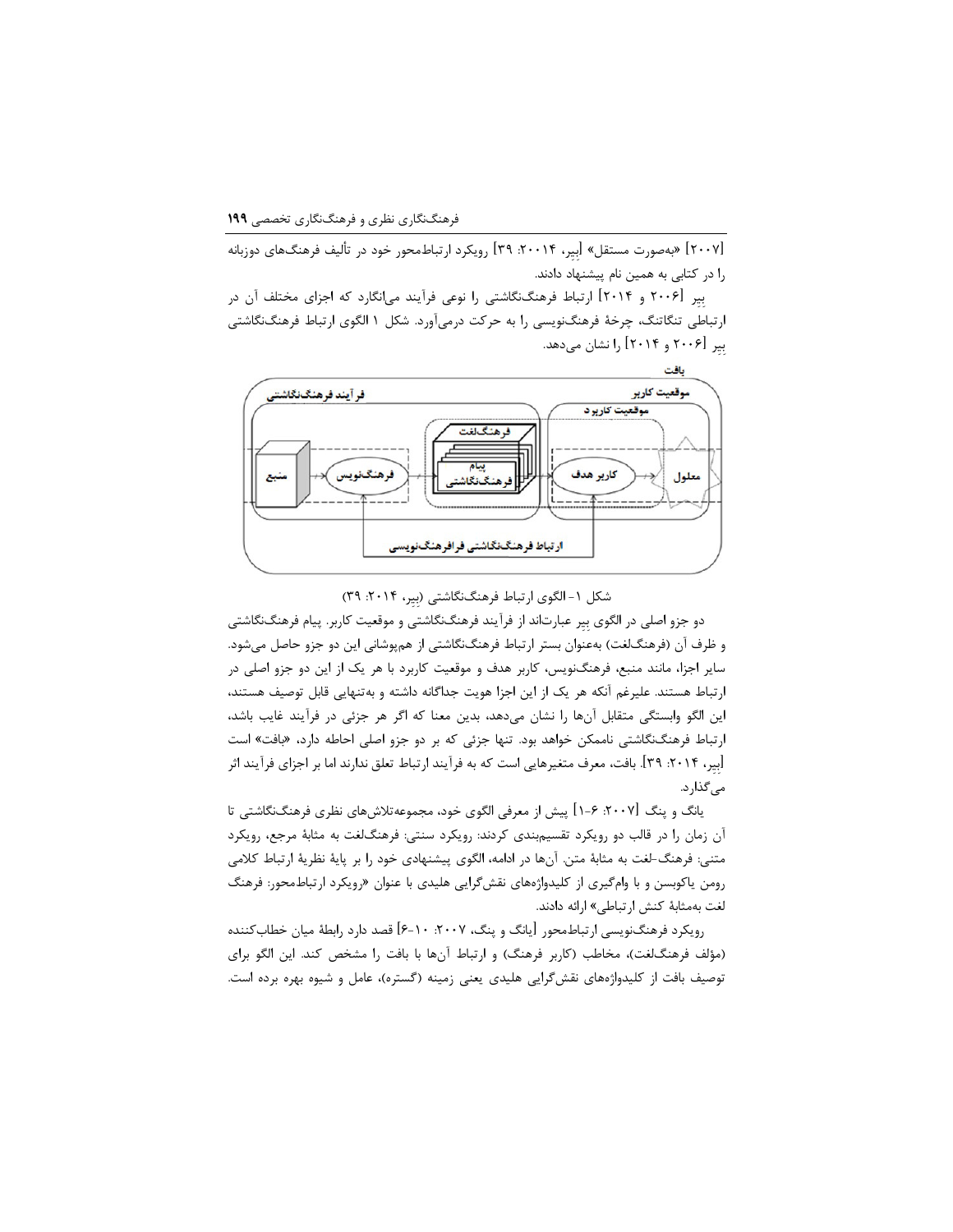۲۰۰ مجموعهٔ مقالات همایش ملی «فرهنگنگاری دوزبانه»، سال ۱۳۹۸

يانگ و پنگ [٢٠٠٧: ٨] تأكيد ميكنند كه اين الگو ماهيتي اجتماعي- فرهنگي دارد، بدين معنا كه خطاب کننده و مخاطب را نباید دور از جامعه و در خلأ تصور کرد؛ چراکه آنها هویتهای اجتماعی با کدهای مشترک هستند. شکل ۲ الگوی رویکرد فرهنگنویسی ارتباطمحور را نشان میدهد.



شکل ۲- رویکرد فرهنگنویسی ارتباطمحور (یانگ و پنگ، ۲۰۰۷: ۸)

همانطور که مشاهده میشود این الگو سه رکن دارد که در گوشههای مثلث آورده شدهاند. اضلاع این مثلث، ارتباط این ارکان را با هم نشان میدهند. جهت بردارها جهت جریان تأثیرگذار را نشان میدهد. بردارهای پررنگ بیانگر تأثیر مستقیم و بردار کم,نگ نشانگر تأثیر غیرمستقیم میان ارکان الگو است. رویکرد فرهنگنویسی ارتباطمحور یک چارچوب نظری یکپارچه و درعینحال پویاست؛ چراکه هر یک از شرکتکنندگان در این فرآیند ارتباطی گزینههای متعددی برای انتخاب دارند، به طورمثال فرهنگنویس بسته به نوع مخاطب، کاربری فرهنگ و اهداف تألیف میتواند سیاستهای مشخصی را در فرهنگنویسی در نظر بگیرد. در این رویکرد، فرهنگلغت را میتوان در جایگاه مؤلف فرهنگ، کاربر فرهنگ و بافت فرهنگ بررسی کرد. یکی از تمایزهای اصلی رویکرد فرهنگنویسی ارتباطمحور نسبت به سایر رویکردها توجه ویژه به نقش کاربر فرهنگ لغت است.

واقعیتی که از مقایسهٔ الگوهای نامبرده برمیآید این است که هر دو الگو درصدد یافتن رویکردی نوین به فرهنگنویسی هستند که در آن فرهنگالغت از جایگاه انفعالی خود به سوی پویایی بیشتر حرکت کند. در هر دو الگو، فرهنگنویسی نوعی ارتباط است که مانند هر کنش اجتماعی بهواسطهٔ وجود یک فرستنده (فرهنگنویس)، پیام (فرهنگالغت) و گیرنده (کاربر فرهنگالغت) صورت می پذیرد. ازآنجایی که ارتباط، متأثر از عوامل بافت است، در رویکردهای ارتباطمحور عناصر فرافرهنگنویسی نقش به سزایی در حصول این ارتباط ایفا میکنند.

به نظر می٫سد تفاوت عمدهٔ این دو الگو در مکانیزم عملکرد آنهاست. ارتباط در رابطهٔ سهسویهٔ الگوی یانگ و پنگ [۲۰۰۷] که اساساً برای فرهنگهای دوزبانه تعریف شده است، عمدتاً برخواسته از رویکردهای نقش گرایی به زبان است و قصد دارد نگاهی تازه و جدی به نیازهای کاربران فرهنگ داشته باشد؛ چراکه معتقد است: فرهنگ لغت، حاصل ارتباط اجتماعی-فرهنگی میان فرهنگ نویس و کاربر فرهنگ است و توجه نکردن به کاربر و نیازهای ارتباطی او از کارایی فرهنگالغت میکاهد. این در حالی است که الگوی بیر [۲۰۰۶ و ۲۰۱۴] که اساساً یک الگوی فرآیندمحور است، بیشتر رویکرد